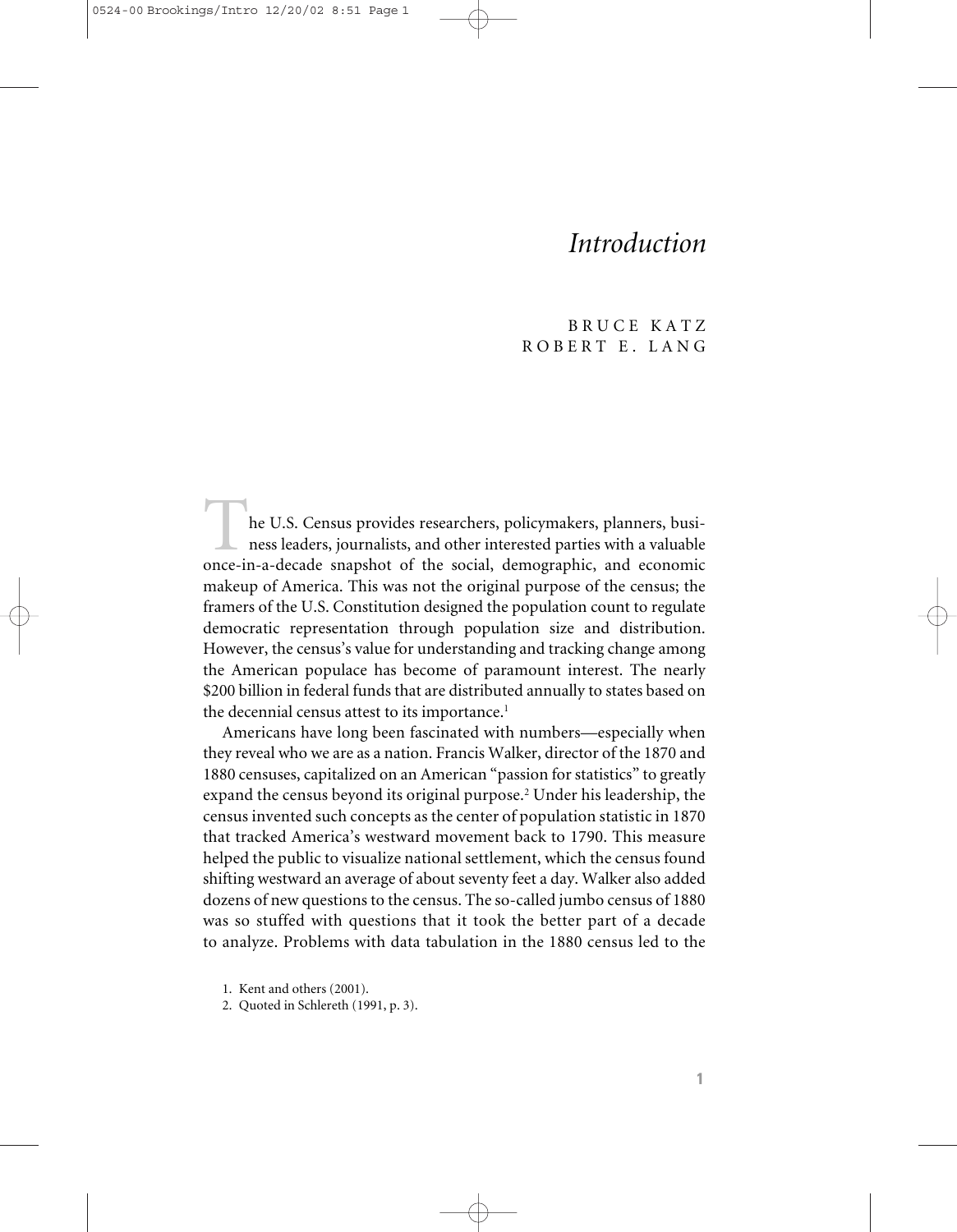invention of a keypunch counter in 1890, whose commercial application led to the formation of IBM.

The 2000 census remains a treasure trove of information. It confirms that our nation is undergoing a period of dynamic, volatile change; and cities and suburbs are the places where these trends play out most vividly. The residents of our metropolitan areas are growing older, while the proportion of young workers is starting to shrink. Cities and suburbs are more diverse, as a surge of new immigrants into the country locates first in our metro areas and increasingly in the suburbs. Singles and older Americans living alone have now surpassed married couples with children as the prevailing household type in suburbs. And despite the rebirth of many U.S. cities, the census confirms that suburban growth still dominates.

The evidence from Census 2000 explodes many long-held stereotypes about cities and suburbs. Government, businesses, and nonprofits must now change their policies and practices to reflect the new metropolitan reality. This series, sponsored by the Brookings Institution Center on Urban and Metropolitan Policy and the Fannie Mae Foundation, brings together analyses of Census 2000 data to depict the latest picture of urban and suburban America. The series outlines what this new reality means for the vast array of policies, politics, and programs shaping these places. This first volume is based on the first release of "short-form" data from the census on population, race and ethnicity, and household types in this country. Future volumes will reveal deeper spatial trends provided by "long-form" data and Public Use Micro Sample data, as they are released by the Census Bureau.

# **PEOPLING THE UNITED STATES FROM THE NINETEENTH CENTURY TO TODAY**

During the nineteenth century, Americans created a vast, coast-to-coast network of cities so that by 1900 the core of every major U.S. region, except for Las Vegas, was established. During the twentieth century, and especially in the years following World War II, growth spread from these urban cores, giving us today's vast metropolis. During the past two centuries, settlement swept into every corner of the nation, the census-defined "frontier" opened and closed (in 1890), waves of immigrants came from all parts of the globe (and keep coming), and the United States shifted from being majority rural to majority urban (1920) and is now half suburban (2000). Thus we have shifted from settling the original frontier of Daniel Boone's Kentucky to the crabgrass frontier at the metropolitan fringe.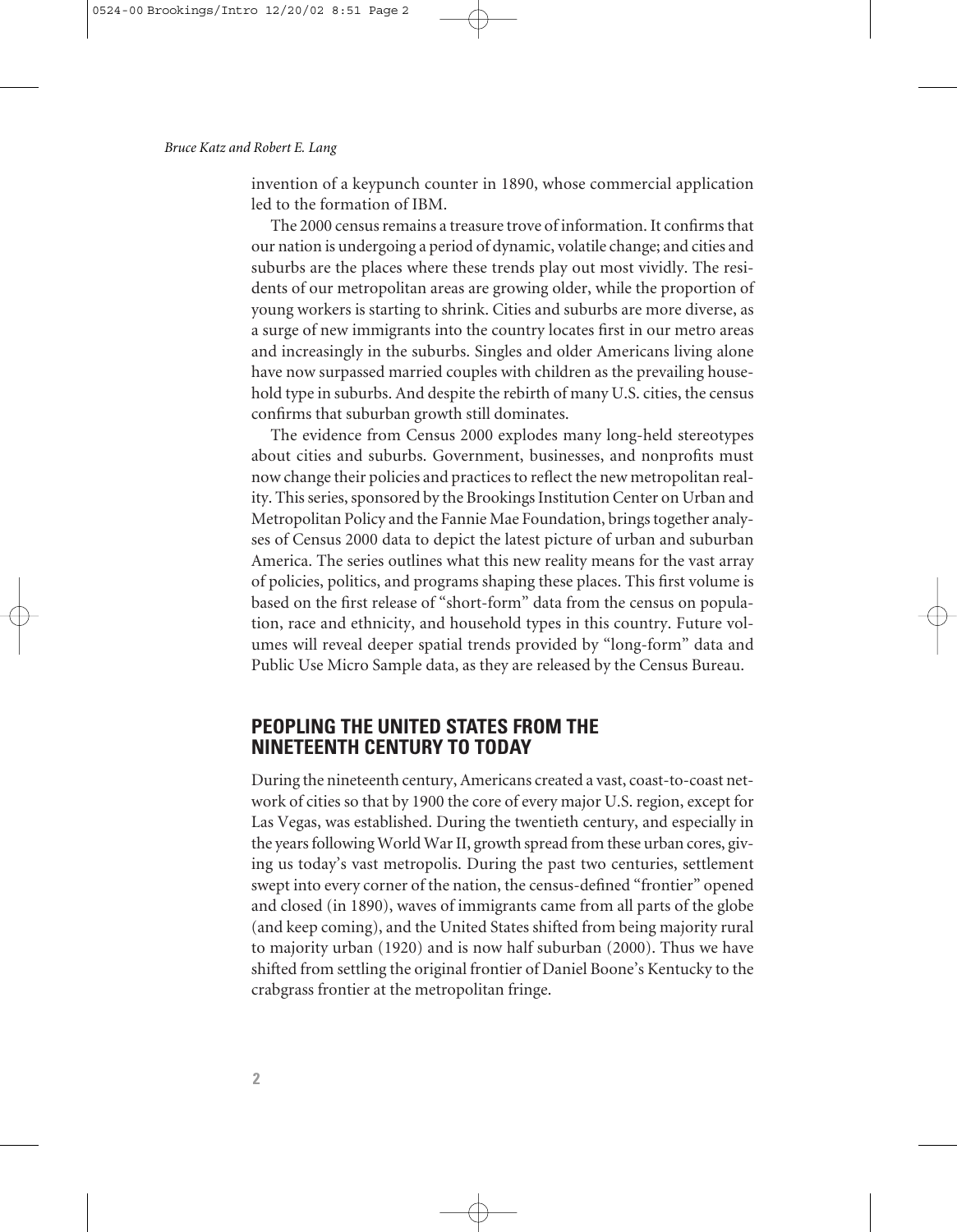# **CENSUS 2000: DATA RELEASE AND NEW PROCEDURES ON RACE**

Census 2000 is the first decennial U.S. census to be released via the Internet. This creates opportunities for a wide range of users to have firsthand access to the data. The data are being released over a two-year period, with basic demographic information released first, followed by more detailed data.

#### **What Do Researchers Mean by Short- and Long-Form Data?**

In March 2001, the Census Bureau released the first data from Census 2000, the Redistricting Data Summary File, which provided population counts for race and Hispanic categories. Other files with data from the census short form followed. These data, referred to as 100 percent items because they derive from questions asked of all U.S. households and residents, include household relationship, sex, race, age, and Hispanic or Latino origin, and housing data related to tenure and occupancy status. All of the chapters in this volume contain analyses derived from short-form data.

The long-form questionnaire asked all of the same questions as the short form, as well as detailed questions relating to the social, economic, and housing characteristics of each individual and household. Information derived from the long form is referred to as sample data, because approximately one in six households receives the long-form questionnaire.

Data files are tabulated from the long form for a range of geographic entities, including states, metropolitan areas, census tracts, and block groups. The Census Bureau began releasing sample data files from Census 2000 in July 2002. Future editions in this series will include analyses of long-form data.

#### **How Did the Census Bureau Collect Race Data This Time?**

One of the most important changes in Census 2000 was the way data were collected on race and Hispanic origin. The federal government considers race and Hispanic origin distinct concepts and therefore captures information on them in two separate questions. These two questions appeared on the census short form and were thus asked of every individual residing in the United States. Respondents were first asked to identify whether they were of "Spanish, Hispanic or Latino" origin. That question was then followed by another question that asked people to identify whether they were white, black, Asian, American Indian, Native Hawaiian, or "some other race." For the first time, respondents could check off more than one race to describe themselves. While race in the 1990 census was limited to six response categories, the ability to choose one or more race categories in 2000 raised the number of potential responses to 63. Adding the Hispanic or Latino dimension raises the possible identity combinations to 126. Because of these changes, racial and ethnic data from Census 2000 are not directly comparable to those from 1990.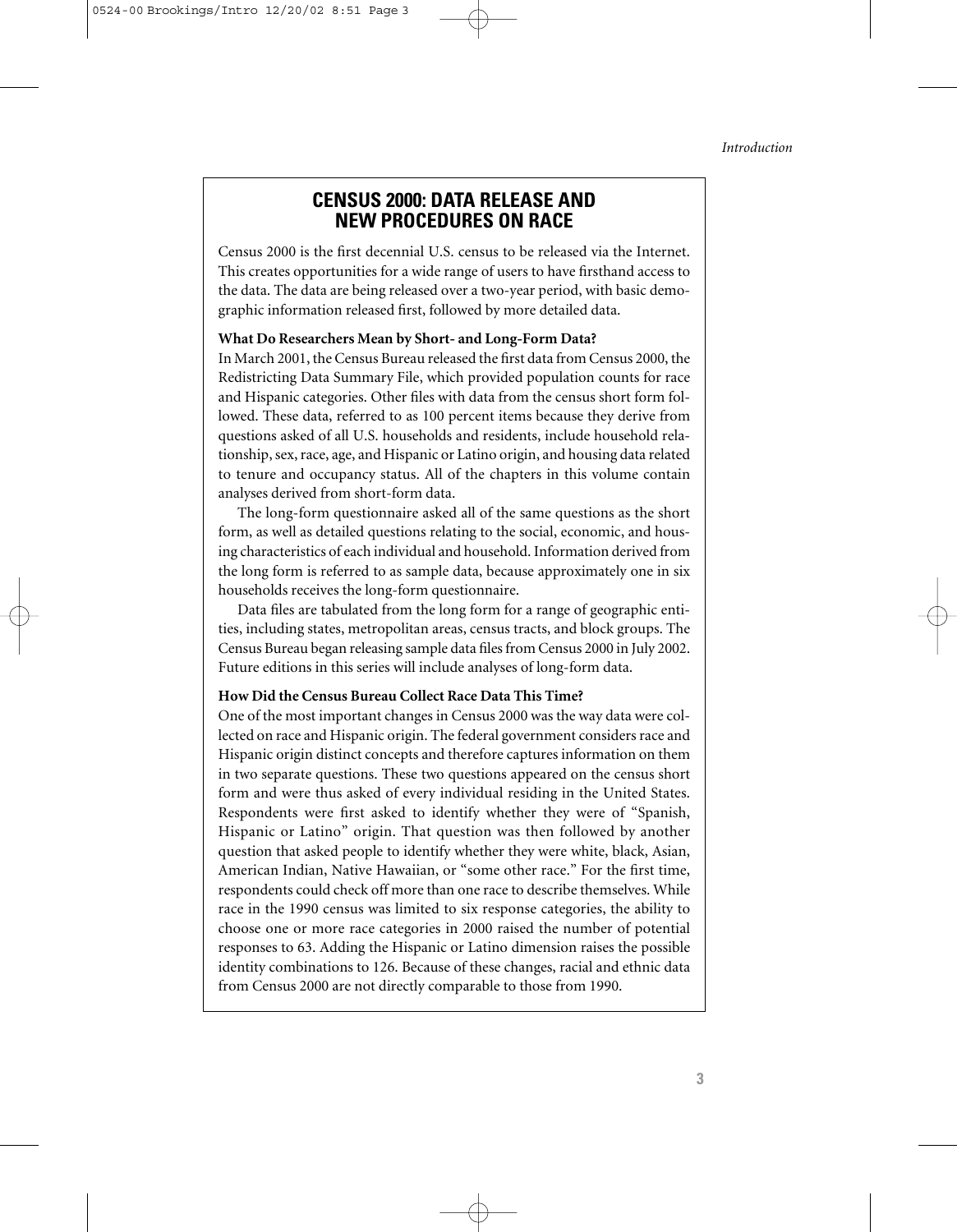Birth and death rates have also shifted dramatically during the past two centuries. In 1800 the United States had a demographic profile not unlike some current third world nations with high birth and death rates. Because of improvements in the late nineteenth and early twentieth centuries (especially in sanitation), death rates began to fall dramatically as life expectancy climbed. The nation's natural increase in population surged as birth rates remained high. The slow fall-off in birth rates was partly because of recent immigrants who maintained a higher fertility pattern reflecting their country of origin. By the 1930s, however, more restrictive immigration laws and the Great Depression began to significantly bring down birth rates. Increasingly assimilated immigrants and their children began to have lower fertility rates in line with native-born Americans. And as the nation shifted from rural to urban and mandatory elementary education laws became common, the demand for children as farm laborers diminished, and family size dropped.

By World War II, the nation was on the path of much slower growth than the previous century and a half, but a postwar baby boom and renewed immigration reversed this trend. The generation born during the 1920s and 1930s, for reasons often debated by social scientists, defied the downward trend in birth rates and instead parented the baby boom. This boom began in 1946 and gathered speed during the 1950s. By the late 1950s, births exceeded 4 million a year and the fertility rate climbed to more than 3.7 births a woman in child-bearing years (the rate is now below 2.1). The baby boom ended by the mid-1960s, and fertility rates began a steady fall, yet during these same years, the United States reformed immigration laws and set in place the next wave of renewed population growth.

While population growth dipped in the 1970s, it gained momentum in the 1980s and accelerated in the 1990s. By 2000, America's population had reached a high of more than 281 million. The nation grew by nearly 33 million during the 1990s, or a number equivalent to the total population at the start of the Civil War. This was the largest U.S. numerical increase ever seen. The decade's 13.2 percent increase was the fastest growth since the 1960s.

Metropolitan areas were clearly at the vanguard of the nation's latest growth trends. By 2000, more than eight out of every ten persons in the United States resided in metropolitan areas, up from less than two-thirds in 1960.3 Nearly one-third of all Americans lived in large metro areas of 5 million persons or more.

3. Nucci and Long (1995).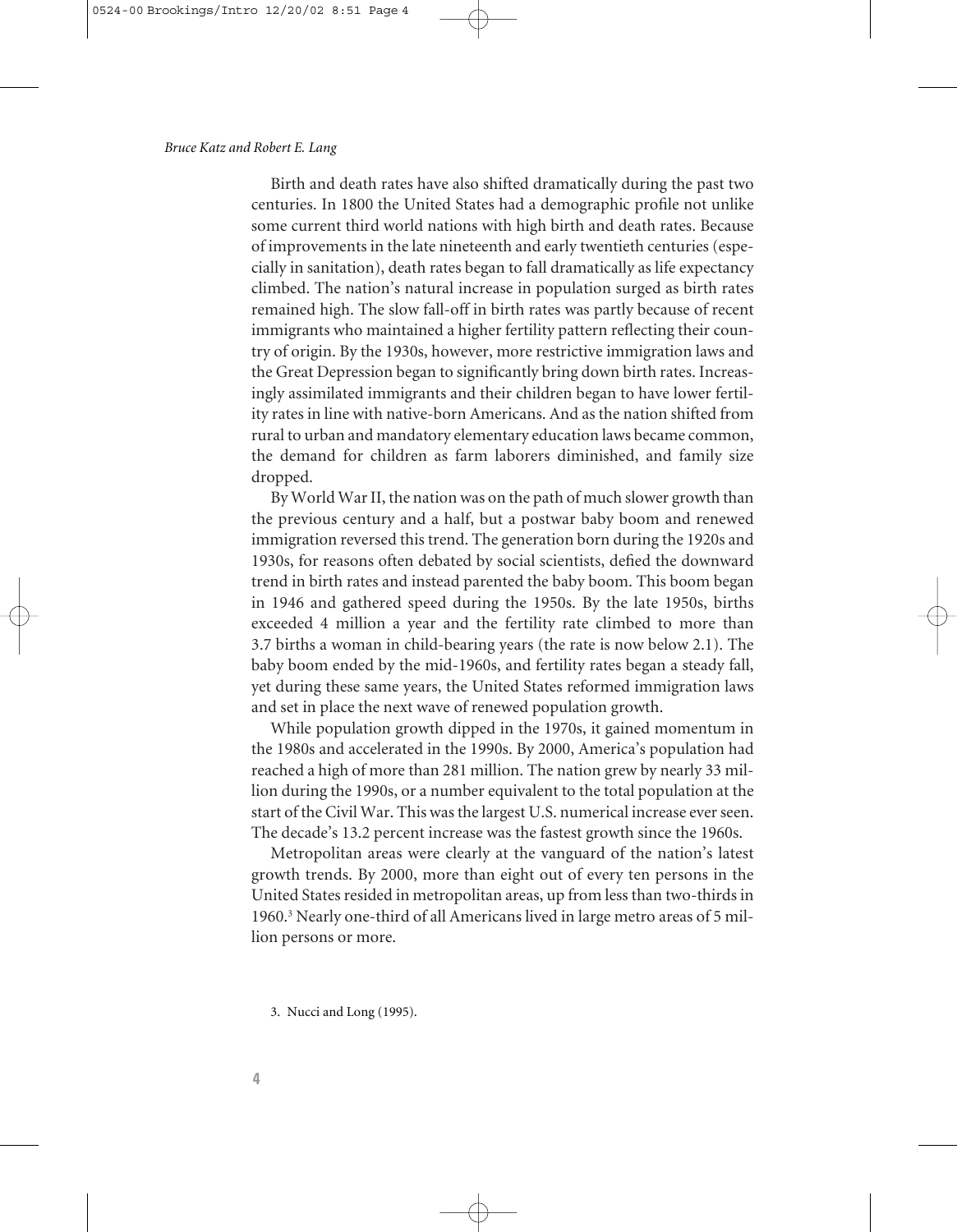# **METROPOLITAN AMERICA IN 2000**

The dawn of a new century presents an opportune moment to take stock of the health and function of America's metropolitan areas. This is particularly true given the immense pace and scope of change under way in the United States. Cities and their suburbs do not exist in a vacuum. Rather, they reflect the "fashions and feasibilities" of American society.4 Yet discussions about cities and metropolitan areas often rely more on rhetoric than reality. There are knowledgeable urban observers who use the emergence of "living downtowns" as evidence of a broader back-to-the-city movement in the United States. But the renewed activities in a refurbished downtown may not capture the larger trends occurring in the remainder of the city or the metropolitan area as a whole.

The chapters in this volume turn to the first round of Census 2000 data on population, race and ethnicity, and household composition to begin to sort out the debate about the health of cities and suburbs. This volume attempts to answer these simple questions:

—Are cities coming back?

—Are all suburbs growing?

—Are cities and suburbs becoming more alike?

What emerges is a story of immense change and heterogeneity. Some of the distinctions relate to which region a city or suburb is located in, the South or the Northeast, the West or the Midwest. These regional variations are further distinguished by differences in economic function (for example, hi-tech economies rather than older manufacturing places) and in historic racial and ethnic composition (for example, immigration centers rather than primarily white-black metro areas).

### **Are Cities Coming Back?**

Several factors define the health of a central city, but population growth is often used as a common barometer of city vitality. Population change is one of the first measures provided by the decennial census that gives urban observers, experts, and leaders a sense of the state of America's cities.

Without a doubt, central cities performed better in the 1990s than they did in the 1980s when it came to population growth. In chapter 1, Edward L. Glaeser and Jesse M. Shapiro show us that U.S. cities of 100,000 persons or more grew at twice the rate in the 1990s than they did in the 1980s. But despite this good news, there were some large variations in city population

4. Warner (1972).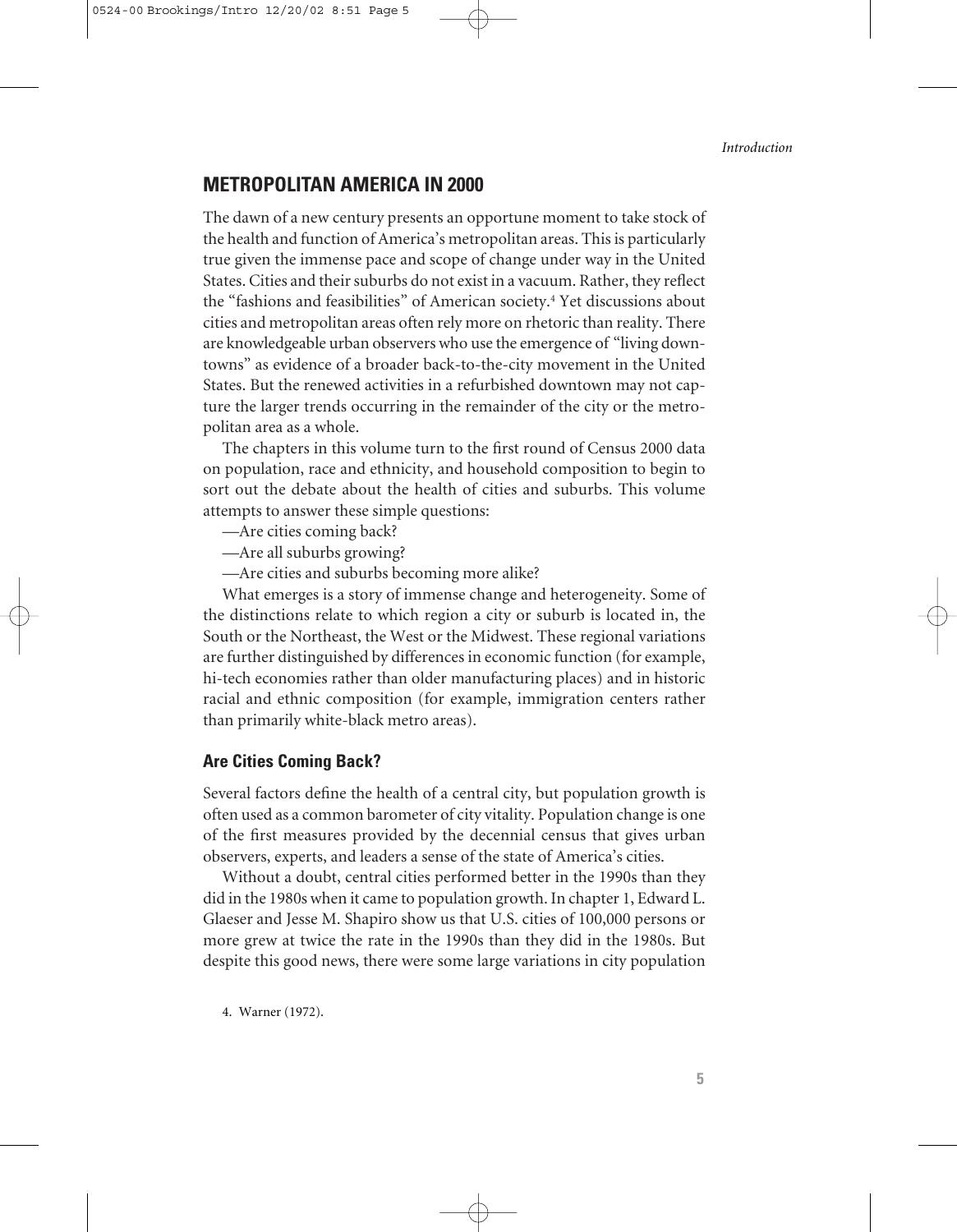growth—from as high as 85 percent growth in Las Vegas to as low as a 15 percent decline in Hartford. Western cities grew the fastest, at an average pace of 19.5 percent, while the cities in the Northeast, on average, lost population. The authors offer several explanations for the different patterns of city growth. Cities were more likely to grow if they had high percentages of educated residents and thus strong human capital, if they had a service sector—rather than a manufacturing—economy, and if they began the decade with a large immigrant population base. Ironically, the most important factor affecting the population growth of cities may be the one factor that leaders simply cannot control: the weather. Glaeser and Shapiro state it plainly, "these regional patterns can be understood as the result of the tyranny of the weather. Warm, dry places grew. Cold, wet places declined."

Alan Berube's analysis in chapter 2 reinforces Glaeser and Shapiro's cautionary note that not all cities did well in the 1990s, especially if one compares their population growth rates to those of their suburbs. On the whole, the top 100 cities gained population in the 1990s; however, 28 of these cities lost residents or did not grow at all. As Glaeser and Shapiro reveal, most of these cities were located in the Northeast or Midwest. Furthermore, only five central cities experienced a true comeback in that they had converted their 1980s population loss into a net gain in the 1990s. These "renaissance cities" were Denver, Memphis, Atlanta, Chicago, and Yonkers. Berube finds that no matter how strongly or weakly cities grew in population in the 1990s, their suburbs fared better. Although the top 100 cities grew by 9 percent as a whole, their suburbs grew twice as fast—by 18 percent. Suburban growth outpaced city growth in four out of every five cities.

It is evident that despite the strength of the 1990s economy, Rust Belt cities in the Midwest and Northeast still struggled to attract new residents and hold on to existing ones. But, no matter whether they gained residents or lost them, Patrick A. Simmons and Robert E. Lang find that the 1990s were still the best decade for older, industrial cities since the 1940s. In chapter 3, they examine population growth trends for thirty-six older, industrial cities during the past five decades—from the 1950s to today—and then rank the decades by how well the cities fared during that period. The authors find that, as a group, the older cities performed best during the 1990s when they together added approximately 580,000 people. The worst decade was the 1970s, when suburban expansion took off and twenty-nine cities suffered their worst postwar population declines. Many of these cities have not yet regained the population levels of their heyday; however, several, including Chicago and New York, have grown again since the 1970s.

The 1990s were clearly a positive decade for many cities. As Rebecca R. Sohmer and Robert E. Lang confirm in chapter 4, the 1990s were also a good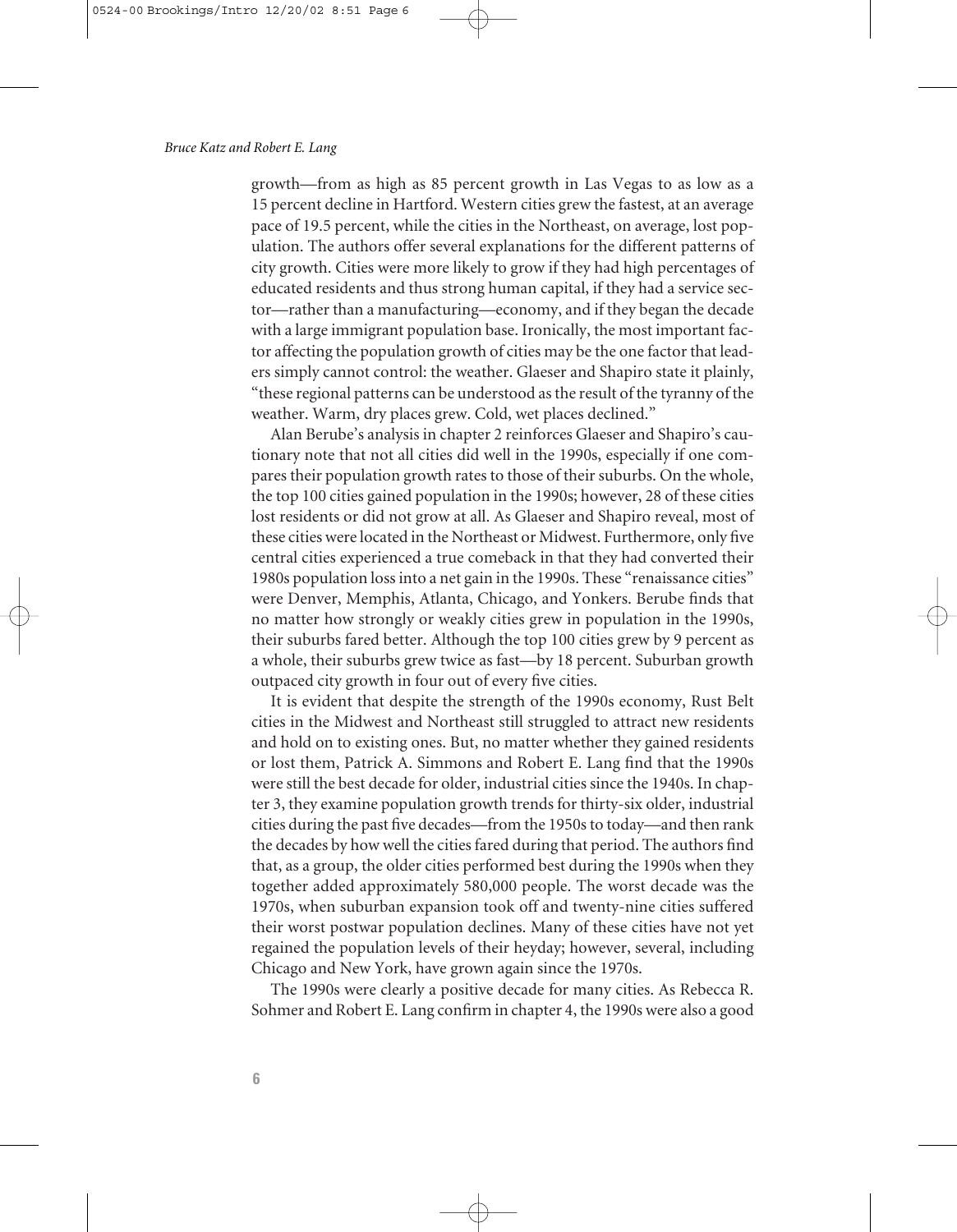decade for the nation's downtowns. Out of a selection of twenty-four cities, the authors find that eighteen actually saw their downtown populations grow in the past decade. For half of the cities, like Seattle and Denver, the explosive growth in downtown residents mirrored the overall population growth in the city. The real high performers were six cities in the Midwest and Northeast that were able to increase their downtown populations despite their citywide loss in residents—Cleveland, Norfolk, Baltimore, Philadelphia, Detroit, and Milwaukee. Although it is unclear whether this trend is due to changing demographics at the heart of central cities, or residential choices that people are making, the proximity of downtowns to work and transit offer hope of a continued steady growth into the next decade.

These chapters show that most cities and downtowns grew in the 1990s, but Alan Berube and Benjamin Forman argue that these trends mask a larger unevenness of population growth inside our central cities. In chapter 5, the authors note that while about two-thirds of downtown census tracts in the 100 largest cities added population, this growth was dwarfed by the larger population loss in surrounding neighborhoods or by the expansive population growth at the cities' edge. In fact, more than 60 percent of the overall population growth in these largest cities occurred in the outer ring of neighborhoods bordering the suburbs, while only 11 percent took place in inner-core neighborhoods. As such, most cities actually decentralized within their own borders in the 1990s. These trends were accentuated in the South and West, where growth at the periphery overwhelmed growth in the core, and in the Midwest, where outer-ring neighborhoods grew despite residential declines surrounding downtowns. These patterns serve as a reminder that not all neighborhoods shared in the benefits of city population growth in the 1990s.

#### **Are All Suburbs Growing?**

The American suburb continued to show its strength—and dominance by the year 2000. As mentioned earlier, suburban growth outpaced city growth irrespective of whether a city's population was falling like Baltimore's, staying stable like Kansas City's, or rising rapidly like Denver's. Even Sun Belt cities like Phoenix, Dallas, and Houston grew more slowly than their suburbs. But as with cities, there are growth variations among suburbs. Chapters 6 and 7 show us a contrasting picture of the new, rapidly growing suburbs in the Southwest and the declining ones in the colder regions of the country.

In chapter 6, Lang and Simmons describe a new suburban phenomenon dubbed the "boomburb," which may indicate the direction of many subur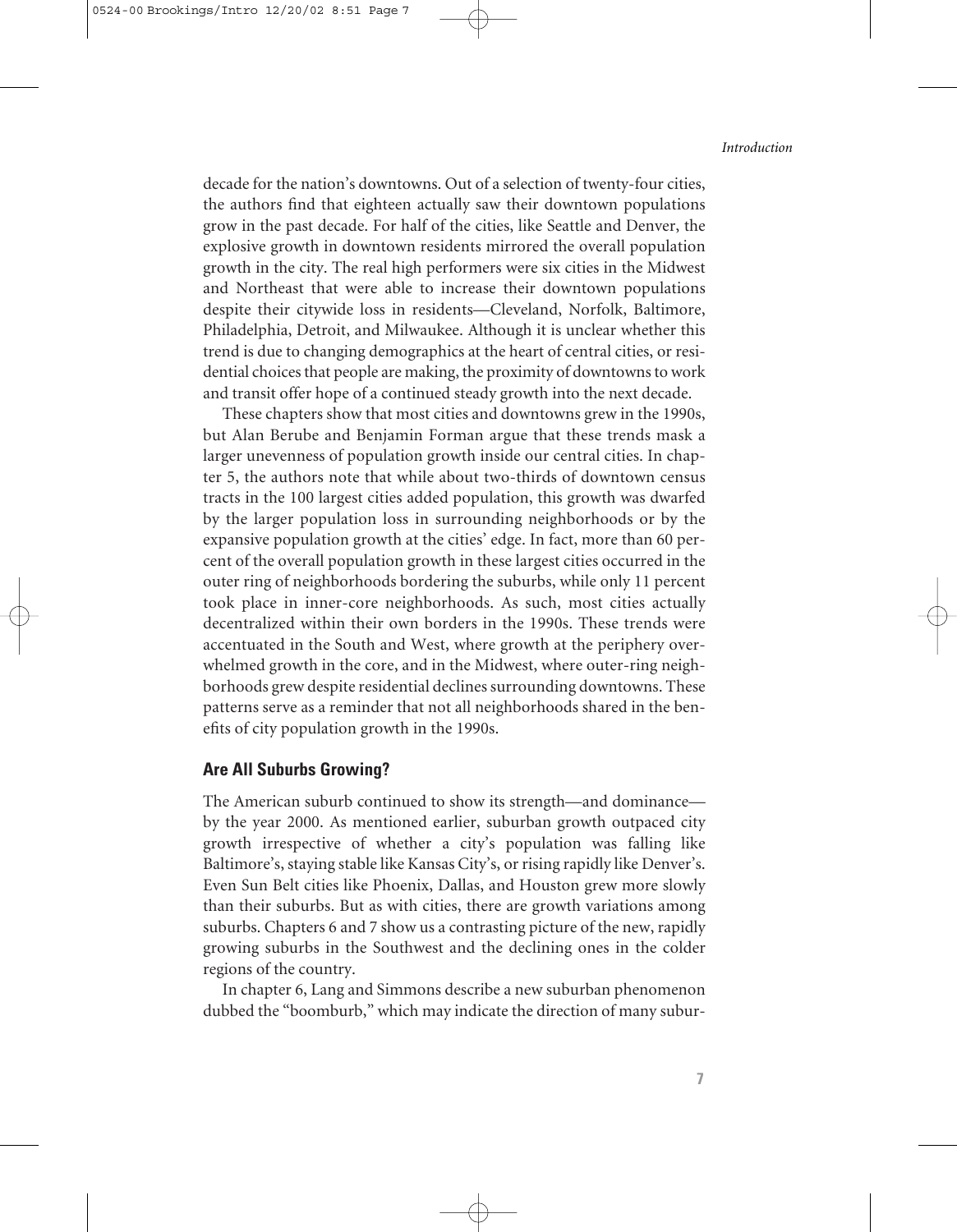ban cities in the Sun Belt. These cities are products of newer master-planned community-oriented growth in metropolitan areas largely in the Southwest. While all of these cities had more than 100,000 people living in them in 2000, they are most notable for their explosive growth during the past few decades. Suburban cities such as Irving, Arlington, and Plano near Dallas-Fort Worth, Chandler near Phoenix, and Henderson outside Las Vegas grew by more than forty times their size, from just a few thousand people in the 1950s, to populations of several hundred thousand by 2000. Such rapid growth raises many questions about the pressures of service delivery, the quality of new construction, and the capacity of transportation and road systems in these places.

Meanwhile, some of the suburbs of the Midwest and Northeast struggled with the same population declines that pervaded their central cities, and some of the loss was fairly rapid. In the 2,600 suburbs analyzed by William H. Lucy and David L. Phillips in chapter 7, there were 700 that lost population at an average rate of 6.1 percent of residents per suburb. Sometimes population decline occurred in the inner-ring suburbs, but often declining suburbs were scattered across metropolitan areas. While most of America's shrinking suburbs were in the older regions of the country, suburbs in the South and West were not immune to population loss. For instance, while Pittsburgh had the largest number of declining suburbs (108), Denver's suburbs had the highest average population loss (at 35.7 percent).

#### **Are Cities and Suburbs Becoming More Alike?**

Beyond the continued growth and dispersal of the American population, the 1990s ushered in a period of greater diversity. First, the U.S. population became even more racially and ethnically diverse, with four out of every five new additions to the population being a person of color. Notably, Hispanics passed African Americans as the nation's largest racial/ethnic group, while the Asian American population strengthened its presence by more than 50 percent. Second, the nation also became more diverse in household formation. The traditional nuclear family is a shrinking phenomenon as changes in social norms regarding marriage, divorce, cohabitation, and childbearing are becoming more acceptable, and as the baby boomer generation enters its empty-nester years. Together, these larger demographic trends are redefining cities and suburbs.

One of the most dramatic changes in cities in the 1990s is that the majority of central cities became majority "minority" for the first time in American history. Berube's analysis in chapter 8 describes the transforma-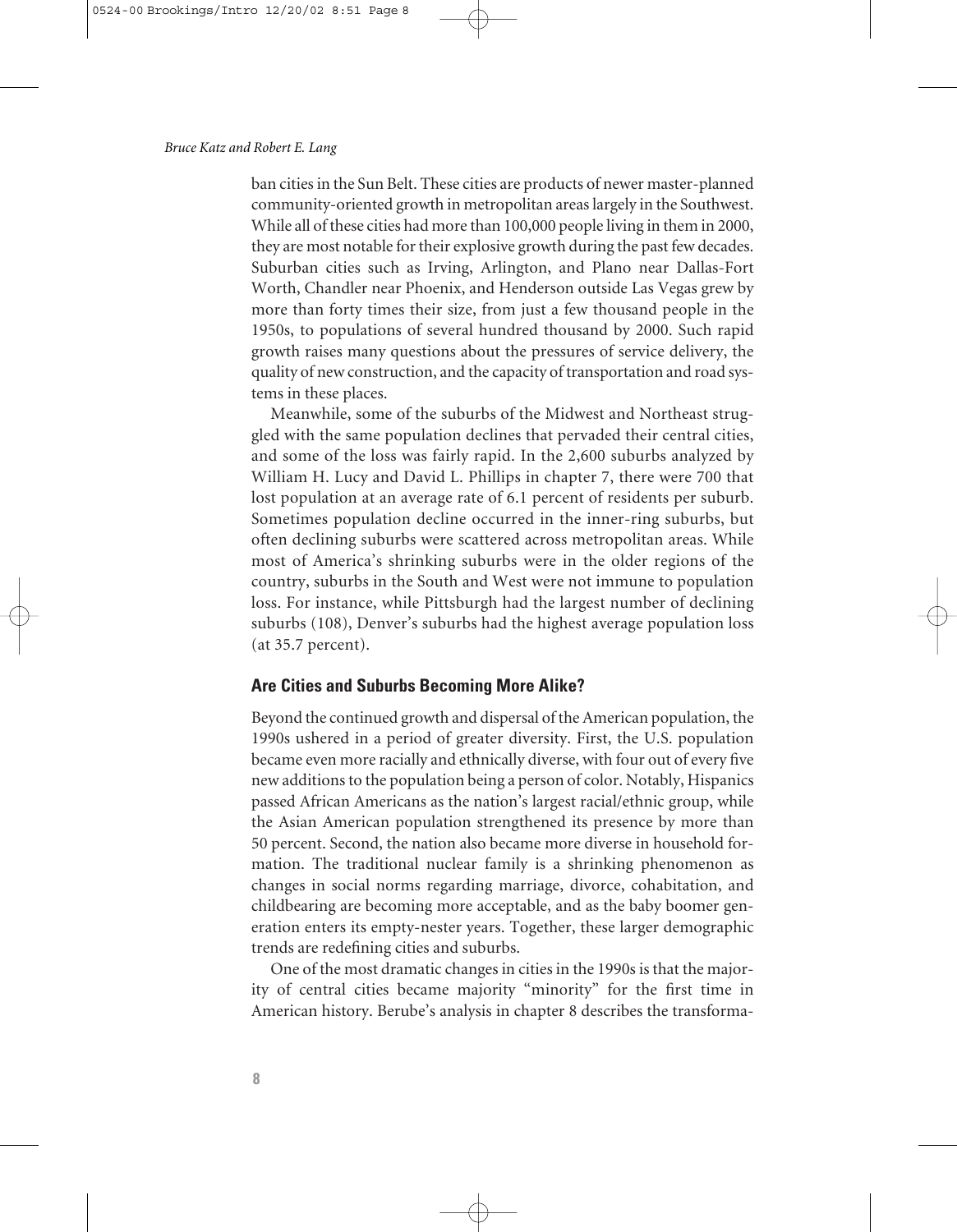tion of the nation's 100 largest cities into truly multiracial, multicultural centers. First, the share of non-Hispanic whites in these cities decreased from 52 percent in 1990 to 44 percent by 2000. Cities like Anaheim, Philadelphia, and Albuquerque now have more persons of color than non-Hispanic whites. While the white population shrank in the 100 largest cities by more than 2 million, their Hispanic population ballooned by 3.8 million. Nearly every city (97 out of 100) experienced a growth in Hispanics at a typical rate of 64.5 percent. If not for the growth in Hispanic population, 19 out of 74 growing cities would have lost population in the 1990s. Just as widespread as the growth in Hispanics was the increase in Asians; 95 out of 100 cities added Asian residents, though at a slower pace. Meanwhile, the share of African Americans in the largest cities shrank slightly, from 24.7 percent in 1990 to 24.1 percent in 2000. The cities that lost black residents were mostly found in California and in cities in the Rust Belt region. The combination of deep declines of white residents, modest changes in the black population, and explosive growth in Hispanics and Asians explains the tipping of America's cities into primarily communities of color.

As central cities solidify their place as the nation's centers of racial and ethnic diversity, the nation's suburbs are also becoming more heterogeneous. Nationwide, 95 percent of the foreign-born population in 2000 lived in metropolitan areas, with slightly more than half residing outside of central cities. In chapter 9, William H. Frey tracks the dramatic shift of the minority population into suburban areas across the country. Overall, the share of racial and ethnic minorities living in the suburbs increased substantially in the 1990s, moving from less than one-fifth to more than onequarter of all suburbanites. This trend is most evident in metro areas that already had a strong immigrant base. The suburbs in these melting pot metro areas had sizable portions of their population that were Hispanic, Asian, and African American. In contrast, Hispanics were the largest community of color in the suburbs of largely white metro areas in the South and West, while African Americans were the largest suburban minority population in other metro areas. Frey also finds that, just as in cities, the growth of racial and ethnic groups fueled the bulk of the population growth in suburbs in the 1990s.

The rapid rise of Hispanics in the United States not only transformed cities and suburbs but also affected many new parts of the country, particularly many smaller metro areas that had experienced little immigrant settlement in the past. In chapter 10, Roberto Suro and Audrey Singer describe how the explosive growth of the Latino population has created many new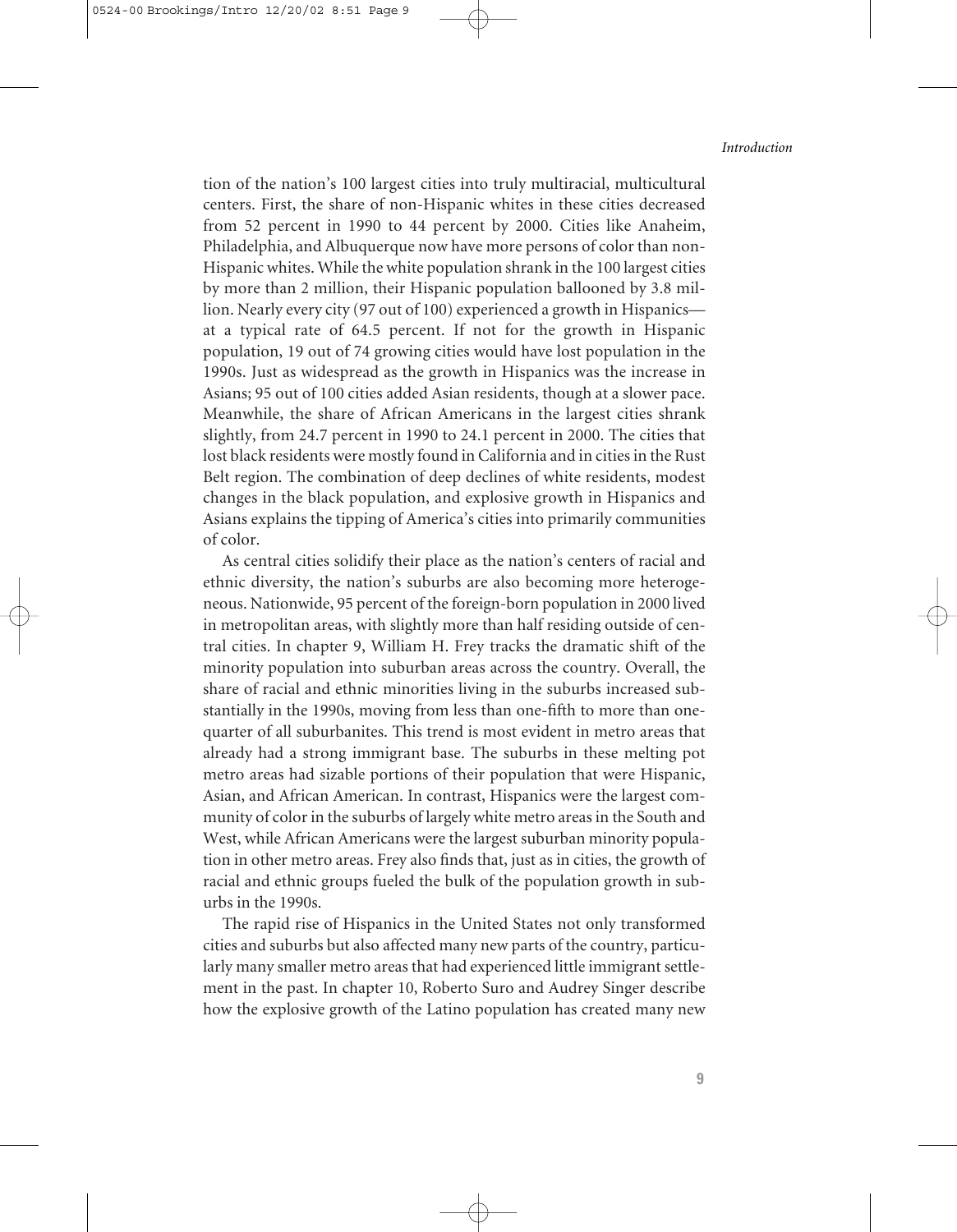Latino destination areas in the United States while cementing the dominance of traditional immigration gateways as immigration centers. The authors find that places like Minneapolis-St. Paul, MN, Portland, OR, and Raleigh-Durham, NC, which had relatively few Latinos two decades ago, saw their Latino populations triple in size between 1980 and 2000. Meanwhile, long-established Latino metros such as New York, Los Angeles, and Miami experienced the largest absolute gains in Latinos and remain home to more than half of the nation's Hispanics. The chapter also echoes Frey's conclusions about the rise of multicultural suburbia: more than half of all Latinos in the United States now live in the suburbs; they increased their presence in the suburbs by 71 percent in the decade.

As the wave of new Hispanics, Asians, and the foreign-born sweeps over U.S. cities and suburbs, it is important to consider how these changes are affecting the pattern of opportunities in our country. Two chapters, one by Glaeser and Jacob L. Vigdor and the other by John R. Logan, provide different—but not opposing—views about what the latest census data tell us about the state of racial segregation in America.

In chapter 11, Glaeser and Vigdor present the promising news from the 1990s; the level of black to nonblack segregation in the country reached its lowest point since 1920. Although African American segregation remains very high in general, it continued a three-decade decline in the 1990s. In fact, segregation levels in the 300 metro areas studied dropped in all but nineteen places. The authors find that the decline in segregation occurred primarily because of the black integration of white neighborhoods and not the nonblack movement into African American areas, which on the whole have remained isolated. The authors also find that most of the promising trends occurred in rapidly growing metro areas, and metro areas in the West and South. However, segregation remained severe in highly populous metro areas, particularly those located in the Midwest and Northeast.

John Logan similarly acknowledges in chapter 12 that black-white segregation in the country has been dropping. But he also urges us to not lose sight of its severity and to look beyond the black-white color line as this country's diversity accelerates, especially in the suburbs. First, Logan asserts that while black-white segregation dropped in both the 1980s and 1990s, the progress remains glacial, considering how high segregation remains. Meanwhile, in the past two decades, segregation levels of Hispanics and Asians from whites have remained largely unchanged, despite the swift rise of these two groups in the country. In general, whites still live in primarily all-white neighborhoods, while blacks, Hispanics, and Asians live in more integrated places, often with other communities of color. This chapter also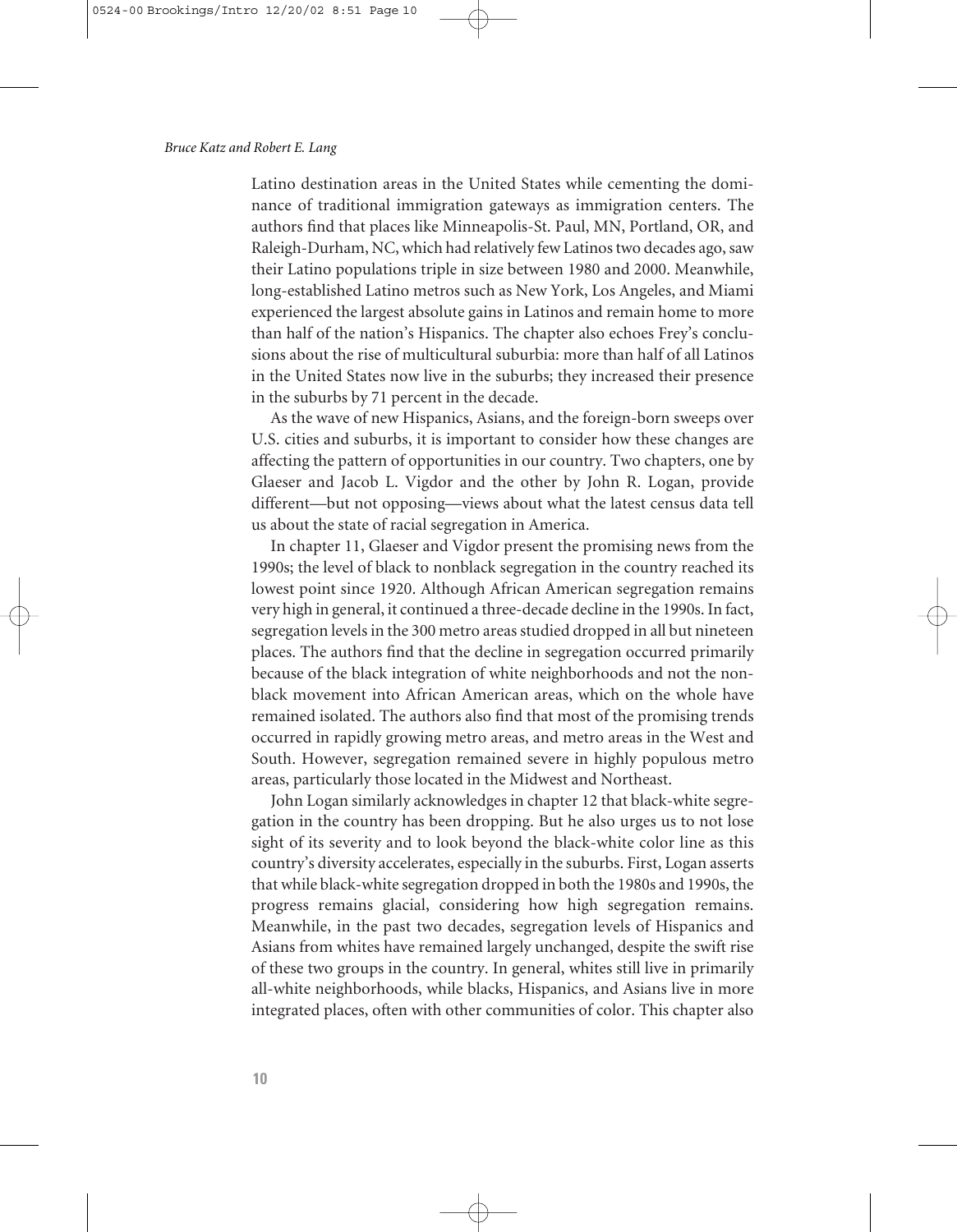details that as suburbs have grown more diverse, minority segregation there has increased. As they increasingly take on urban characteristics, the suburbs may also be replicating the cities' pattern of neighborhood segregation and thus the growing inequality of life chances among communities of color that live in them.

Finally, chapter 13 completes the early picture of the dynamic change taking place in our cities and suburbs. Frey and Berube examine the shifting household composition in metropolitan America and find that certain cities are looking more stereotypically suburban while some suburbs are attracting households that have traditionally been associated with cities. For instance, the authors document that the rapidly growing cities in the Sun Belt saw significant increases in married couples with children, while their Rust Belt counterparts continued their loss of such families. Nearly all suburbs, however, saw faster growth in all types of households compared with their cities. Most noteworthy is that by 2000, the largest household type in the suburbs was nonfamilies (29 percent)—young singles and elderly persons living alone— followed by married couples with children (27 percent).

The findings presented in this volume are unequivocal. Cities and suburbs are undergoing a dynamic metamorphosis. Cities are growing, bolstered by a strong economy and the growth of new immigrants, but their suburbs are growing faster. As suburban expansion continues, the demographic differences between cities and suburbs are narrowing. Many immigrants today are bypassing cities and heading straight for the suburbs, joining other persons of color who are increasingly locating there. And as these and other changes unfold, it appears that the metro areas in the South and West are moving in opposite trajectories to their neighbors in the Midwest and Northeast. In the end, there are clear regional differences in the country, and even stark differences among individual metro areas. Government, business, and nonprofit leaders must know the demographic context of the communities in which they work. These demographic shifts are signaling changes in demand for housing and services such as schools and childcare, healthcare, and eldercare, as well as changing consumer preferences for private sector goods. They also signal the shifting nature of politics in our cities and suburbs, redefining the coalitions for change and the voting behaviors that may play out at the state and national levels.

### **REFERENCES**

Kent, Mary M., Kelvin M. Pollard, John Haaga, and Mark Mather. 2001. "First Glimpses from the 2000 Census." *Population Bulletin* 56 (2). Washington: Population Reference Bureau.